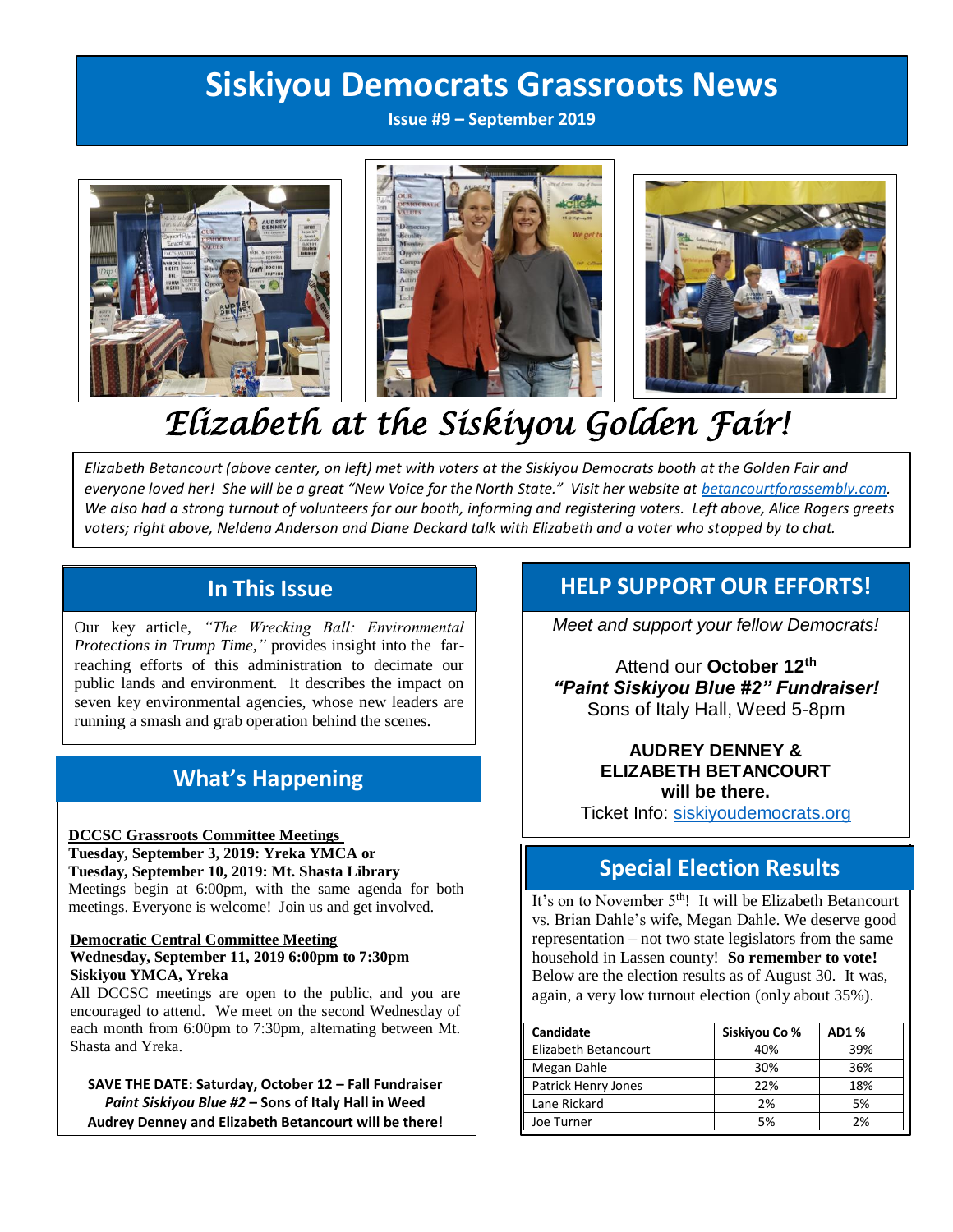### **THE WRECKING BALL: Environmental Protections in Trump Time**

We're wrapping up our summer series on the environment and climate change with an overview of federal environmental agencies to which the current administration is taking the wrecking ball. Masters of double-speak, the former lobbyists for the oil, coal, gas, and mining industries who now head these agencies are talking "efficiency," and "fulfilling original agency mandates," while decimating 100 years of science-based conservation and protection.

Here is a quick look at each agency, it's leadership and recent actions, and links for readers wanting to go deeper. Whatever the action, the aim is always the same across all these agencies: to put "economic," i.e. corporate, interests ahead of environmental action, and to minimize or deny the origins and impacts of climate change.

As we know, our **Congressional candidate Audrey Denney** supports strong environmental protections while encouraging green solutions from the private sector, and increased efficiencies in regulatory processes. And Doug LaMalfa? While he voices support for regulatory streamlining, his votes and public comments suggest he's all in with what you'll find below, including radical deregulation.

Like many rural areas, Siskiyou County and CA District 1 are on the frontlines, in both suffering the impacts of this administration's assaults on the environment, and in holding rich possibilities for a sustainable future. But we can't get there as long as Doug LaMalfa is in office.

### **VOTE for AUDREY DENNEY, persuade 10 others, and we CAN get there in 2020!!**

**Department of Agriculture:** Secretary Sonny Perdue, veterinarian, Georgia state senator and two-term Governor. Originally a blue-dog Democrat, he switched parties in 1998. He is an outspoken climate denier, and recently called Minnesota farmers "whiners" for protesting the damage of Trump's trade war with China. As for his destructive tenure at USDA, see the Grassroots News, July and August, 2019 (available on the Siskiyou Democrats webpage: [siskiyoudemocrats.org.](http://www.siskiyoudemocrats.org/)

**Environmental Protection Agency**: Secretary Andrew Wheeler, former coal and uranium industry lobbyist, who led the effort to de-classify the Bears Ears National Monument. Numerous lawsuits are pending. For a comprehensive and chilling look at the EPA's frontal assault on environmental protections, see this recent New York Times report[: 83 Environmental Rules Being](https://www.nytimes.com/interactive/2019/climate/trump-environment-rollbacks.html)  [Rolled Back Under Trump](https://www.nytimes.com/interactive/2019/climate/trump-environment-rollbacks.html)









*Removing environmental protections leads to destruction. Above from left: The pristine Appalachian Mountains; Coal mining causes habitat loss for wildlife, devastation of the landscape, and toxic runoff into rivers and streams.*

**Department of the Interior**: Secretary David Bernhardt, former DOI solicitor under George W. Bush. From there he went on to lobby for corporate giants in oil, gas, water, and mining. Opening the Artic Wildlife Refuge to drilling is one of his primary goals. Among dozens of regulatory rollbacks, the DOI has just announced damaging changes to the Endangered Species Act. The obvious purpose here is to open protected habitat to oil and gas drilling. Legal challenges are underway. Here's some coverage: [U.S. Significantly Weakens Endangered Species Act](https://www.nytimes.com/2019/08/12/climate/endangered-species-act-changes.html?action=click&module=Top%20Stories&pgtype=Homepage) - New York Times



*The focus shifts from saving our beautiful, species-rich landscapes to exploitation by corporations. From left: The Pristine Arctic Refuge; If a Pipeline ran through it; A catastrophic oil train derailment in Iowa; A graphic of oil spills across the US.*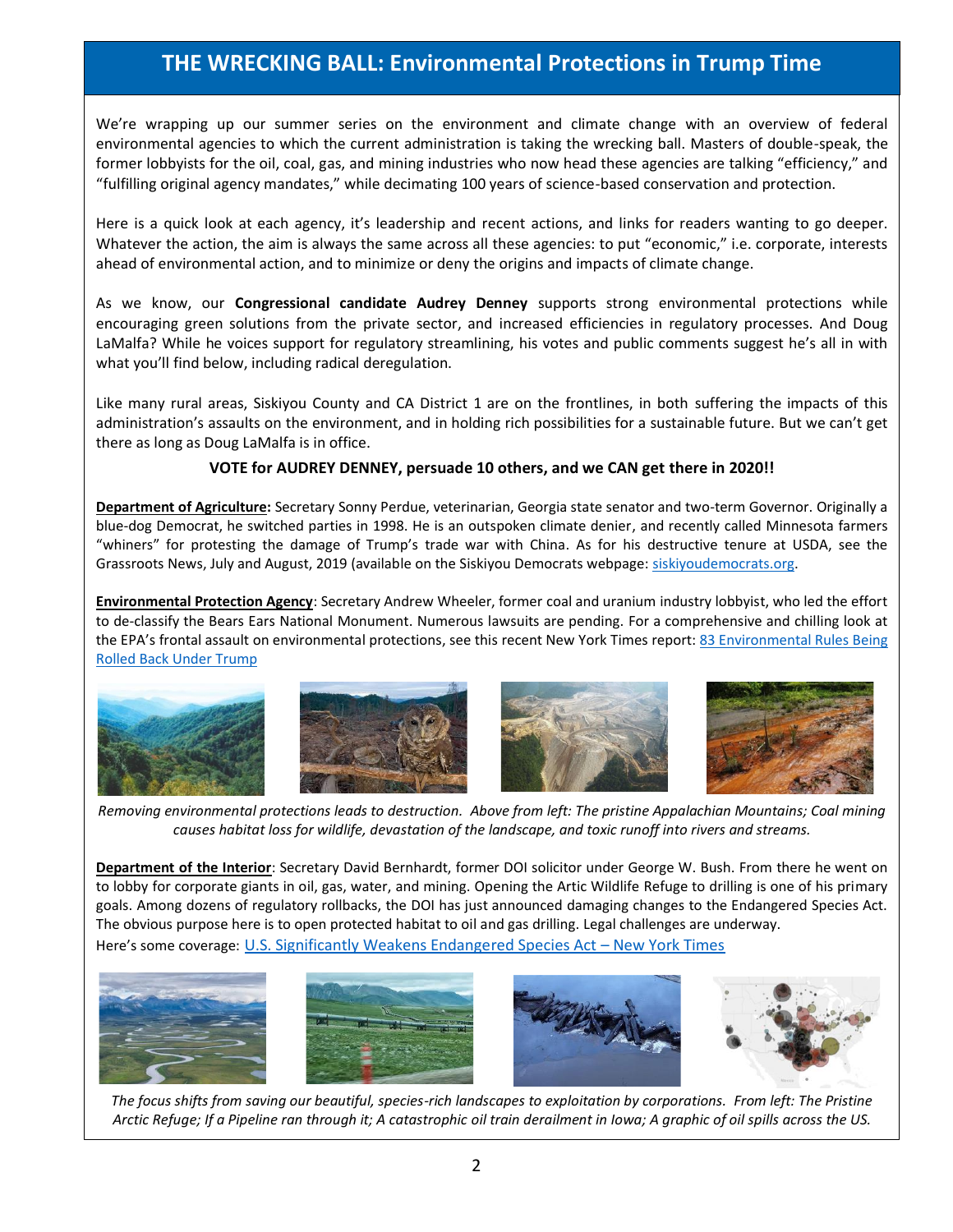## **THE WRECKING BALL: Environmental Protections in Trump Time Continued**

**U.S. Fish & Wildlife Service**: Nominated in July, 2019, Acting Director Aurelia Skipwith is awaiting confirmation. Formerly of AVC Global (agribusiness) and Monsanto, she holds degrees in biology, animal science, and law. Although the impact of this appointment remains to be seen, David Bernhardt said of her nomination: "Aurelia is a leader within the department who has helped us execute our initiatives as outlined by President Trump." However, the Service's official website hasn't been updated since Jan. 11, 2017, and so human impacts on climate are front and center. A breath of fresh air from the previous administration.



*From left: 1) The Hawaiian Marine Reserve could be like 2) the Gulf of Mexico dead zone with 3) a huge dead zone die-off.*

**Bureau of Land Management**: Acting Director Michael Nedd has worked his way up through BLM's ranks. His education is in Information and Systems Management. In a recent House Natural Resources Committee hearing, he reiterated that under David Bernhardt, BLM's "…top priority [is] to develop the vast domestic energy resources on public lands in an environmentally responsible manner... ." Given the Orwellian speech of most Trump appointees, "environmentally responsible" may well mean "minimally regulated."



*From left: The Bears Ears Monument. Decertification will open it to uranium mining, shown at right.*

**National Park Service:** Deputy Director Dan Smith (Acting, not Senate confirmed), former NRA lobbyist, is perhaps best known for his role in bypassing environmental surveys to permit the cutting of 40Ksf of old-growth trees impeding the Potomac River view of Washington Redskins owner Daniel Snyder. Most recently NPS scientists have been blocked from using the language of climate change, even in routine predictions of climate impacts on vulnerable parks. <https://www.theguardian.com/commentisfree/2019/jul/25/trump-administration-climate-crisis-denying-scientist>







*From left : Vulnerable Cape Hatteras National Seashore; Outer Banks eroded by monster storms; a normal day in Miami.*

**U.S Forest Service:** Chief Vicki Christiansen is a Forest Service lifer, and so far seems to offer hope for sensible solutions to what Audrey Denney feels is the unnecessary conflict between environmental regulation and commercial (here logging and recreation) interests. However, with this administration what they do often contradicts what they say. Here's a nonpartisan opinion piece on some current FS actions under Christiansen's leadership: [https://thehill.com/opinion/energy](https://thehill.com/opinion/energy-environment/449857-how-environmental-analysis-inadvertently-drains-the-forest-service)[environment/449857-how-environmental-analysis-inadvertently-drains-the-forest-service](https://thehill.com/opinion/energy-environment/449857-how-environmental-analysis-inadvertently-drains-the-forest-service)

Finally, for a head-spinning lesson in Trumpian double-speak, here's Henry Darwin, EPA's Deputy Secretary: [https://www.youtube.com/watch?v=IcNbo92LVRg.](https://www.youtube.com/watch?v=IcNbo92LVRg)